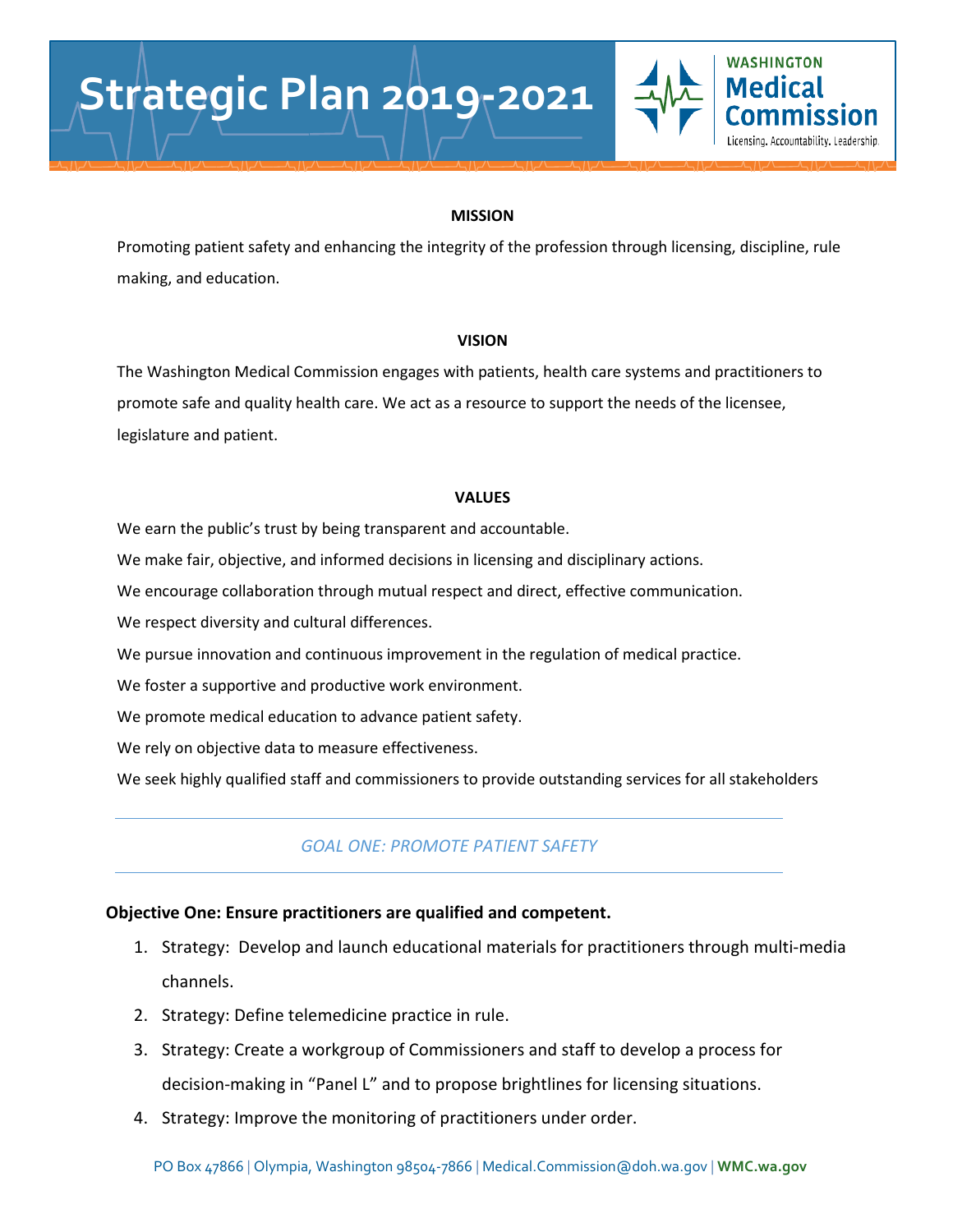- a. Develop a webinar for compliance orientation and for review prior to personal appearances.
- b. Develop a "respondent self-report" pilot project.
- c. Create a respondent exit survey.

# **Objective Two: Maintain fair, consistent and timely decisions regarding licensing and**

### **disciplinary actions.**

- 1. Strategy: Measure consistency between the two disciplinary panels (A and B).
- 2. Strategy: Continue to review and ensure sanction rules remain relevant to physician and physician assistant disciplinary actions.
- 3. Strategy: Shorten/tighten timelines in summary actions.

## *GOAL TWO: BUILD AND MAINTAIN PRODUCTIVE RELATIONSHIPS*

### **Objective One: Increase awareness of what we do.**

- 1. Strategy: Increase website visibility and presence.
- 2. Strategy: Foster education with in-person appearances and presentations.
- 3. Strategy: Have a presence at community events.
- 4. Strategy: Make informational materials more appealing.
- 5. Strategy: Launch targeted educational campaigns.
- 6. Strategy: Review utilization and oversight of social media.

# **Objective Two: Strengthen external relationships with professional organizations, stakeholders and policy makers.**

- 1. Strategy: Send a Medical Commission representative to meetings of patient advocacy groups.
- 2. Strategy: Connect Medical Commissioners with their state and federal legislators.
- 3. Strategy: Increase interaction with specialty groups.
- 4. Strategy: Study how the Medical Commission can help address public health issues in each legislative district and provide information and resources on the issue to each legislator.

### **Objective Three: Strengthen relationships with other boards and commissions.**

- 1. Strategy: Invite other boards and commissions to the Medical Commission meetings.
- 2. Strategy: Designate a liaison for HSQA and the other boards and commissions.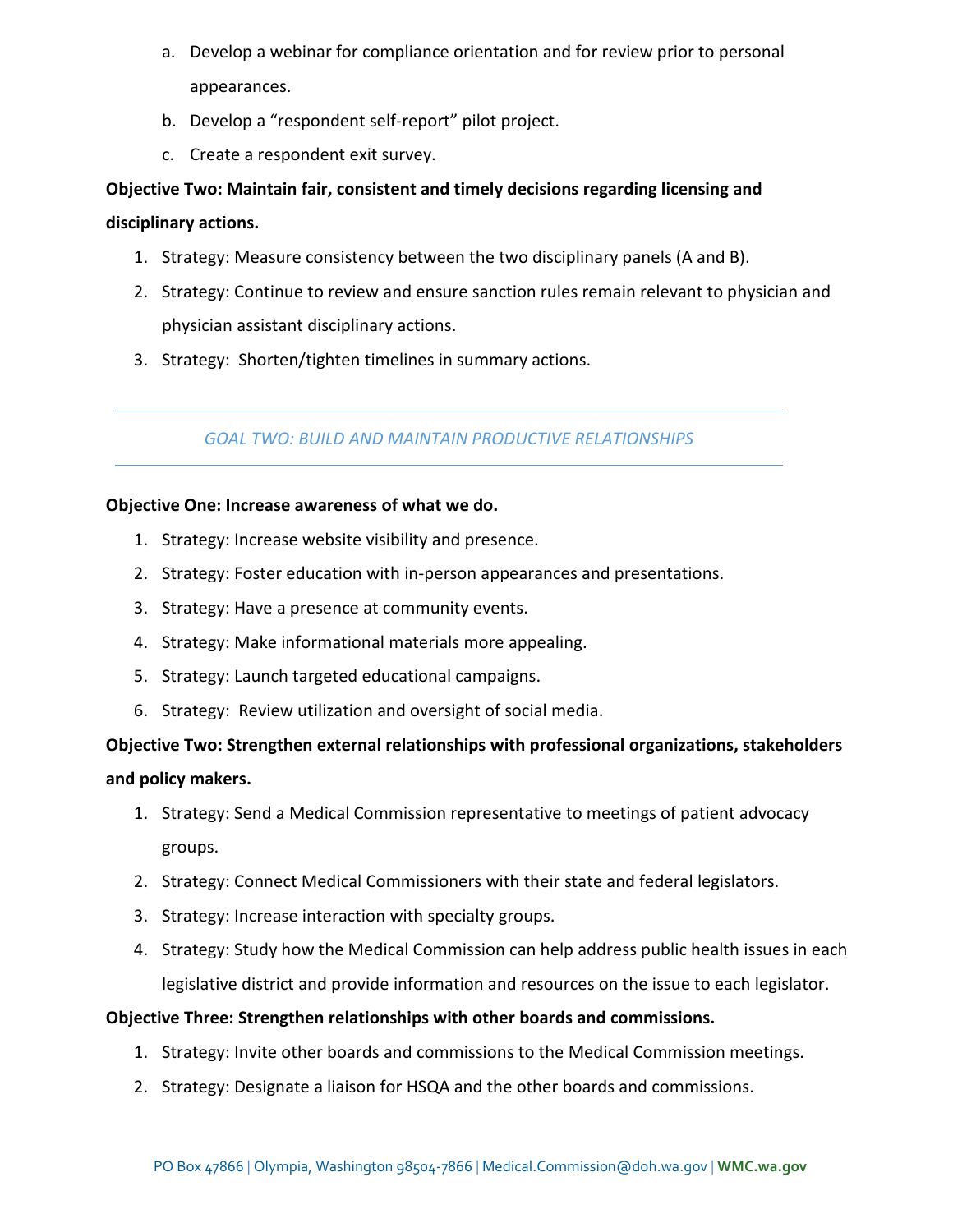### **Objective Four: Act as a supportive resource for practitioners.**

- 1. Strategy: Develop best practices and a training program to offer to healthcare systems to help them set up a multidisciplinary peer review program/committee.
- 2. Strategy: Develop an information packet for consumer complainants to inform them on the resources available from the Medical Commission.
- 3. Strategy: Develop a mobile app for consumers to interact with the Commission.
- 4. Strategy: Develop instructional YouTube videos for practitioners on the issues, policies and procedures of the Medical Commission.
- 5. Strategy: Develop monthly medical informational message for patient safety that the Medical Commission can provide to the public.

### *GOAL THREE: CONTINUOUSLY IMPROVE COMMISSION EFFECTIVENESS AND EFFICIENCY*

# **Objective One: Promote personnel development to assure staff training supports the core**

### **functions of the commission.**

- 1. Strategy: Establish staff training plan within each unit.
- 2. Strategy: Determine required training programs for staff.
- 3. Strategy: Develop list of national and local conferences to attend.

# **Objective Two: Identify and decrease impediments to efficient and timely case disposition and adjudication.**

- 1. Strategy: Develop and implement a procedure for written case assessments.
- 2. Strategy: Develop a procedure for hearing scheduling.
- 3. Strategy: Improve reliability and functionality of Commissioner access to electronic systems.
- 4. Strategy: Describe and improve standards and performance expectations for communication between Commissioners and staff.

### **Objective Three: Improve the training and skills of all Commissioners.**

- 1. Strategy: Evaluate Commissioner training standards.
- 2. Strategy: Establish an annual Commissioner-led workshop/retreat.
- 3. Strategy: Clarify to Commissioners the roles of internal and external staff.
- 4. Strategy: Develop an evaluation system for Commissioner's to measure overall effectiveness and value delivered at WMC meetings.